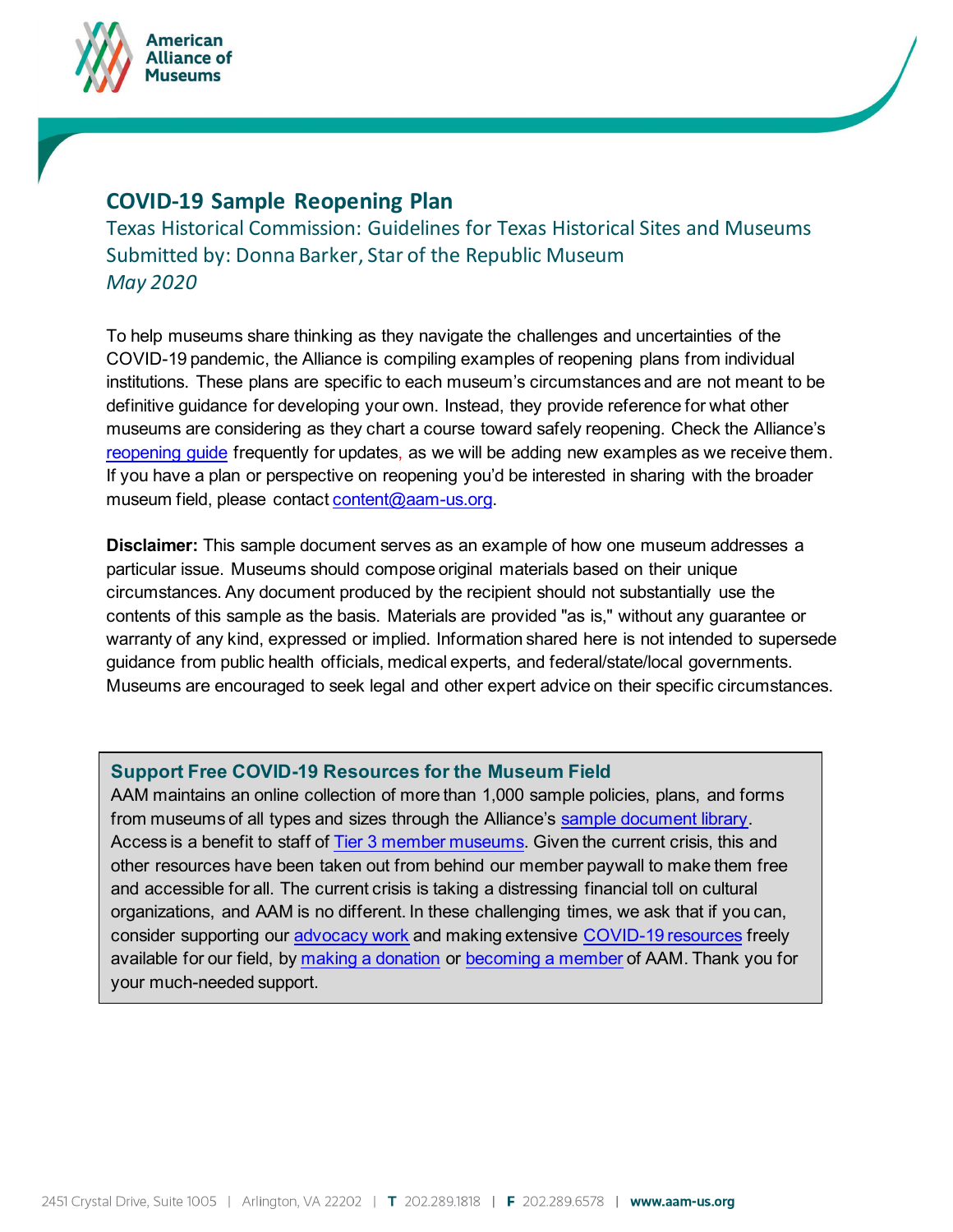# **CORONAVIRUS-AWARE OPERATING GUIDELINES FOR HISTORIC SITES**

## **4/29/20**

As we open our historic sites to the public, we will need to adjust the way we operate in order to provide a safe environment for both staff and visitors. These guidelines are based on the best information currently available from the Centers for Disease Control and Prevention (CDC) and the Texas Department of State Health Services (DSHS). These guidelines are also based on current directives from Governor Abbott and the Texas Historical Commission. **This document will be updated as appropriate.**

Each site will need to use these guidelines and recommendations to develop an operating plan for their sites that will work with their unique facility and staffing situation. The last section of these guidelines provides a template for getting started, but it is not all-inclusive and may need to change or be modified for new circumstances or site activities.

| <b>GENERAL GUIDELINES</b>                                                                                                          | <b>PG. 2</b>  |
|------------------------------------------------------------------------------------------------------------------------------------|---------------|
| Staff, Volunteers & Contractors<br>٠<br>Visitors                                                                                   |               |
| <b>PROTECTIVE EQUIPMENT &amp; HAND HYGIENE</b>                                                                                     | <b>PG.4</b>   |
| Desk Shields<br>$\bullet$<br><b>Face Coverings</b><br>٠<br>Gloves<br>Hand Hygiene<br>٠                                             |               |
| <b>CLEANING &amp; DISINFECTING</b>                                                                                                 | <b>PG. 7</b>  |
| Definitions<br>$\bullet$<br>General<br>$\bullet$<br><b>Non-Historic Assets</b><br>$\bullet$<br><b>Historic Assets</b><br>$\bullet$ |               |
| <b>OPERATING GUIDELINES</b>                                                                                                        | PG. 11        |
| General<br>$\bullet$<br><b>Retail &amp; Admissions</b><br>$\bullet$<br>Programs & Events<br>Rentals<br>$\bullet$                   |               |
| <b>SITE OPERATIONS PLANNING GUIDE</b>                                                                                              | <b>PG. 13</b> |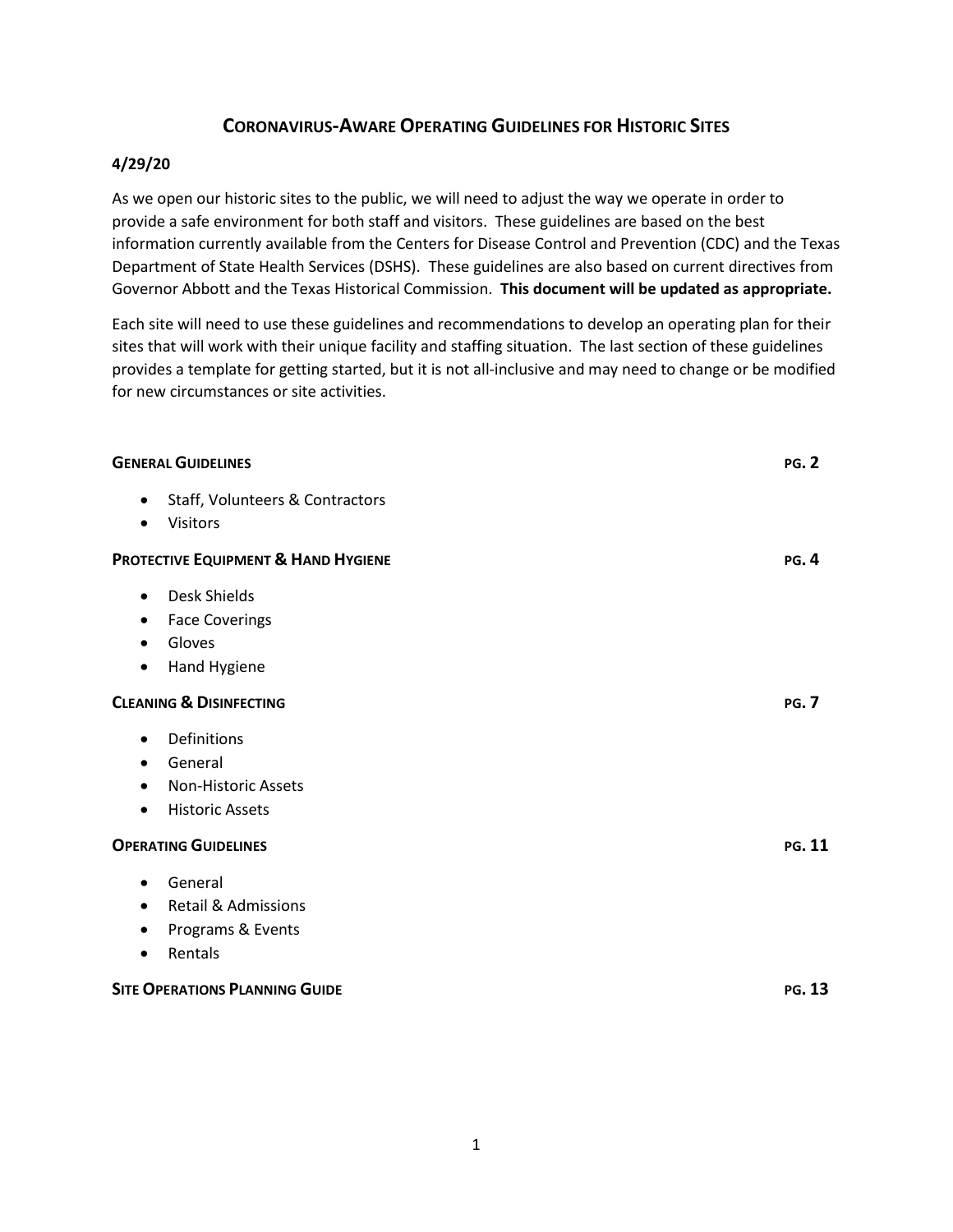### **GENERAL GUIDELINES**

### **…Staff, Volunteers & Contractors…**

- All staff and volunteers must be trained on proper use of PPE, environmental cleaning and disinfection, hand hygiene, respiratory etiquette, and our coronavirus-aware operating guidelines.
- Any employee or volunteer who is feeling ill or displaying any of the following must be sent home immediately:
	- $\circ$  Feeling feverish or having an elevated measured temperature greater than or equal to 100 degrees Fahrenheit
	- o New or worsening cough, or shortness of breath
	- o Sore throat
	- o Headache
	- o Muscle pain
	- o Diarrhea
	- o Repeated shaking with chills
	- o Loss of taste and/or smell
	- o Having had any close contact with a person who is lab-confirmed to have COVID-19
- All staff and volunteers must wash or sanitize their hands when coming in to work. They must practice proper hand hygiene throughout following these guidelines and aim to wash/sanitize their hands at least once every two hours.
- All staff and volunteers must wear coverings over their nose and mouth unless they are alone in their own private office or working alone outdoors.
- All staff and volunteers must maintain a minimum of 6-8 feet separation from others at all times. Telework, staggered shifts, and alternate office space may be necessary to accomplish this.
- If a staff person or volunteer is suspected or lab-confirmed to be ill with COVID-19, they must go home and not come back to the site until they meet *all* of the following criteria:
	- Fever-free for at least 72 hours (3 days) without medication
		- Other symptoms have improved
		- It has been at *least* 7 days since onset of symptoms
		- The decision to return to work has been made in conjunction with their healthcare provider.
- If a staff person, volunteer, or contractor has had contact with someone suspected or labconfirmed to be ill with COVID-19, anyone at the site who had close contact with that person should not return to the site for 14 days or until a negative COVID-19 test result is obtained. They may work from home (telework), use accrued time, or in some cases, emergency leave.
- If the staff person, volunteer or contractor has symptoms that could be COVID-19 and wants to return to work before completing the above self-isolation period, the individual must obtain a medical professional's note clearing the individual for return based on an alternative diagnosis
- All staff and volunteers must maintain at least 6-8 feet from others at all times.
- Workstations, office equipment, and phones should not be shared if possible. If workstations, office equipment, phones, etc. must be shared among staff, they must be disinfected before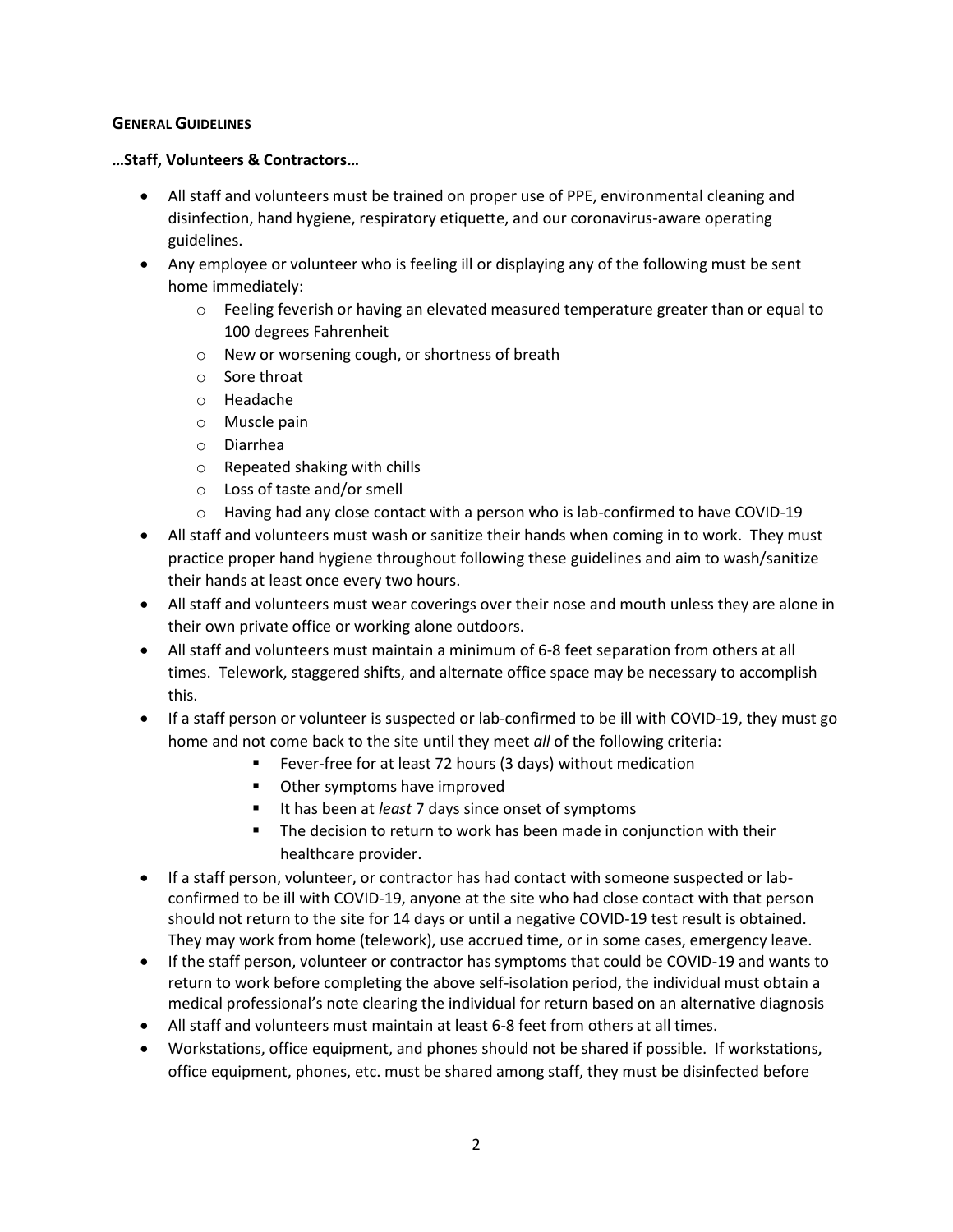another individual uses them. Plastic film or similar non-porous covering that is changed between users may also be used in addition to or in lieu of disinfecting.

## **…Visitors…**

- Visitors are strongly encouraged to wear coverings over their nose and mouth before entering any indoor facility at the site. If supplies allow, sites may offer face coverings to visitors that do not have them.
- Visitors will be strongly encouraged to bring their own hand sanitizer unless sites have adequate supplies for visitors to use.
- Visitors must wash or sanitize their hands as they begin their visit at the site's visitor center and/or house museum. They will be encouraged to do so again before leaving.
- Visitors who do not respect social distancing or hand hygiene requirements may be refused service and asked to leave the site.
- When a visitor calls to make a reservation to visit they will be asked the following screening questions:
	- o Do you have a fever, cough, or difficulty breathing?
	- $\circ$  Does anyone in your household have a fever, cough, or difficulty breathing?
	- o Do you or someone in your household have a confirmed case of COVID-19?
	- $\circ$  Have you or someone in your household been in contact with someone with a confirmed case of COVID-19?
- If the caller answers yes to any of the above questions they will be asked to make their reservation for at least two weeks later. When they do visit the site, they will be asked the same screening questions again. If they answer yes to any question, they will be asked to visit another time.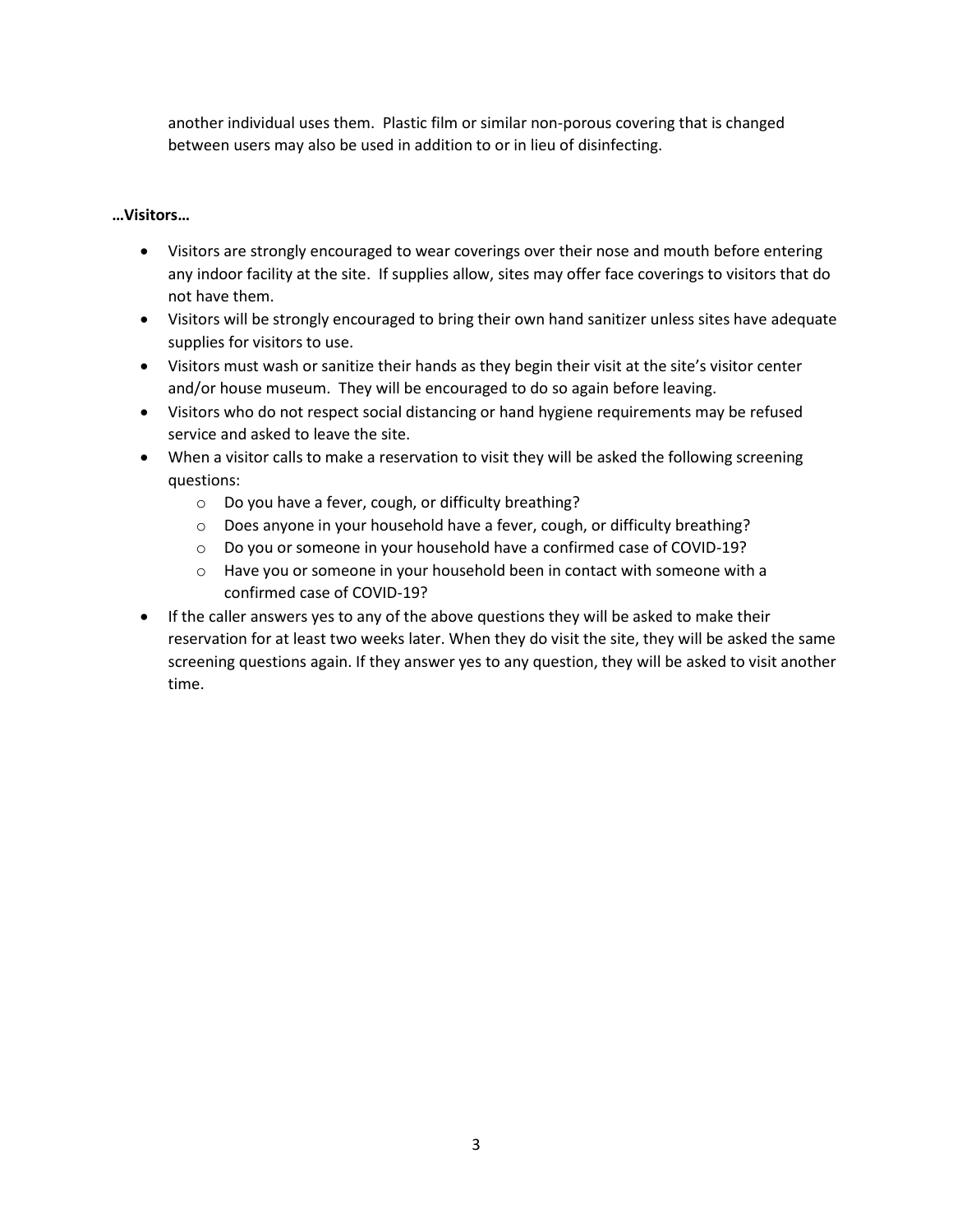## **PROTECTIVE EQUIPMENT & HAND HYGIENE**

### **…Desk Shields…**

- Clear barriers of Plexiglas, mylar, or similar material should be placed at visitor information desks, POS stations, and other similar locations where person-to-person interaction is unavoidable, and it is not possible to maintain a minimum of 6-8 foot distance between staff and visitors/customers.
- Desk shields may be self-supported, but it is recommended that they be secured to the desk, wall or ceiling to prevent the possibility of it falling on anyone.
- Desk shields should be disinfected at least once daily and possibly more frequently depending on visitation levels.

## **…Face Coverings…**

- All contractors, volunteers and staff must wear a covering over their nose and mouth while at the site. This may be but are not required to be surgical masks or N-95 respirator masks, which are critical supplies for healthcare workers.
- Visitors are strongly encouraged to bring their own face coverings and wear them when onsite, particularly in indoor facilities.
- Sites may offer face coverings to those who do not have them if supplies allow.
- The CDC recommends that face coverings should:
	- $\circ$  fit snugly but comfortably against the side of the face
	- o be secured with ties or ear loops
	- o include multiple layers of fabric
	- o allow for breathing without restriction
	- o be able to be laundered and machine dried without damage or change to shape
- Before putting on or removing a face covering, wash and/or sanitize your hands and try not to touch the face, eyes, nose or mouth.
- Machine washing is sufficient to disinfect cloth face coverings. They should be laundered routinely, depending on frequency of use. Ideally, staff should wear a freshly laundered face covering each day.
- Exceptions:
	- $\circ$  Children under the age of 2 are not required to wear face coverings.
	- o Anyone with breathing difficulties or mobility limitations such that they cannot remove the face covering without assistance are not required to wear face coverings.
	- $\circ$  Site staff who are working alone in their own private office with the door closed.

### **…Gloves…**

• Sites should be using nitrile rather than latex gloves. Latex breaks down over time, does not tolerate alcohol-based hand sanitizers, and many people have issues with latex allergies.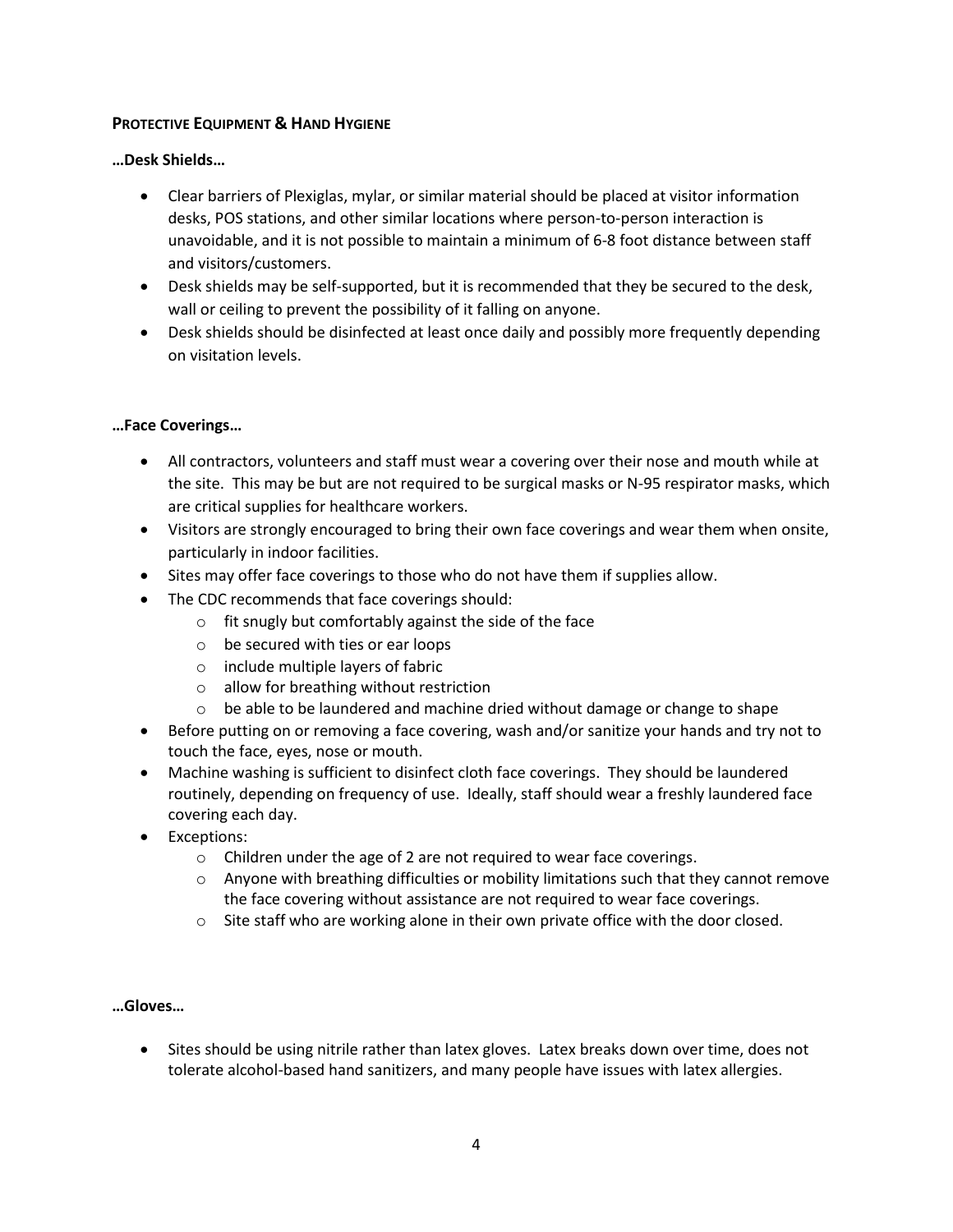- Gloves are used to help prevent transfer of germs from one person or surface to another. If gloves are used by staff while performing retail/admissions transactions, hand sanitizer must be used between each transaction to prevent transfer of germs from one customer to another.
- While wearing gloves, do not touch your nose, mouth, eyes or face.
- Gloves should be worn during cleaning and disinfecting tasks, and be removed and disposed of immediately afterward.
- To safely remove gloves without contaminating the hands
	- 1. Pinch and hold the outside of the glove near the wrist area.
	- 2. Peel downwards, away from the wrist, turning the glove inside out.
	- 3. Pull the glove away until it is removed from the hand and hold the inside-out glove with the gloved hand.
	- 4. With your un-gloved hand, slide your finger/s under the wrist of the remaining glove, taking care not to touch the outside of the glove.
	- 5. Again, peel downwards, away from the wrist, turning the glove inside out.
	- 6. Continue to pull the glove down and over the inside-out glove held in your gloved hand.
	- 7. This will ensure that both gloves are inside out, one glove enveloped inside the other, with no contaminant on the bare hands.
	- 8. Wash and/or sanitize bare hands once gloves have been disposed of.
- Sites may make gloves available to visitors for use with touchscreens and other sensitive or difficult to clean interactive programmatic or exhibit components. Visitors should wear them only for that activity or use hand sanitizer before using them for a different component or activity to avoid transferring germs from place to place.

### **…Hand Hygiene…**

- All visitors, customers, contractors, volunteers, and staff must practice good hand hygiene while on site. Washing hands properly with soap and water is the most effective, followed by proper use of a hand sanitizer with at least 60% alcohol. Proper use of hand sanitizer will kill the virus that causes COVID-19 but is not effective in killing all germ types. It may be less effective if hands are greasy or soiled.
- All visitors, customers, contractors, volunteers, and staff must wash their hands and/or use hand sanitizer when entering the visitor center and/or house museum before service is rendered. Noncompliance may be met with refusal of service.
- Hands should be washed and/or sanitized:
	- o After using the restroom
	- o After blowing one's nose
	- o After cleaning
	- o After handling garbage
	- o After contact with "high touch" surfaces such as handrails, ATM machines or keypads, doorknobs, light switches, etc.
	- o Before eating or drinking
	- o Before touching your face, nose, mouth, or eyes
	- o Between every retail/admissions transaction
	- o During your workday, at least once every two hours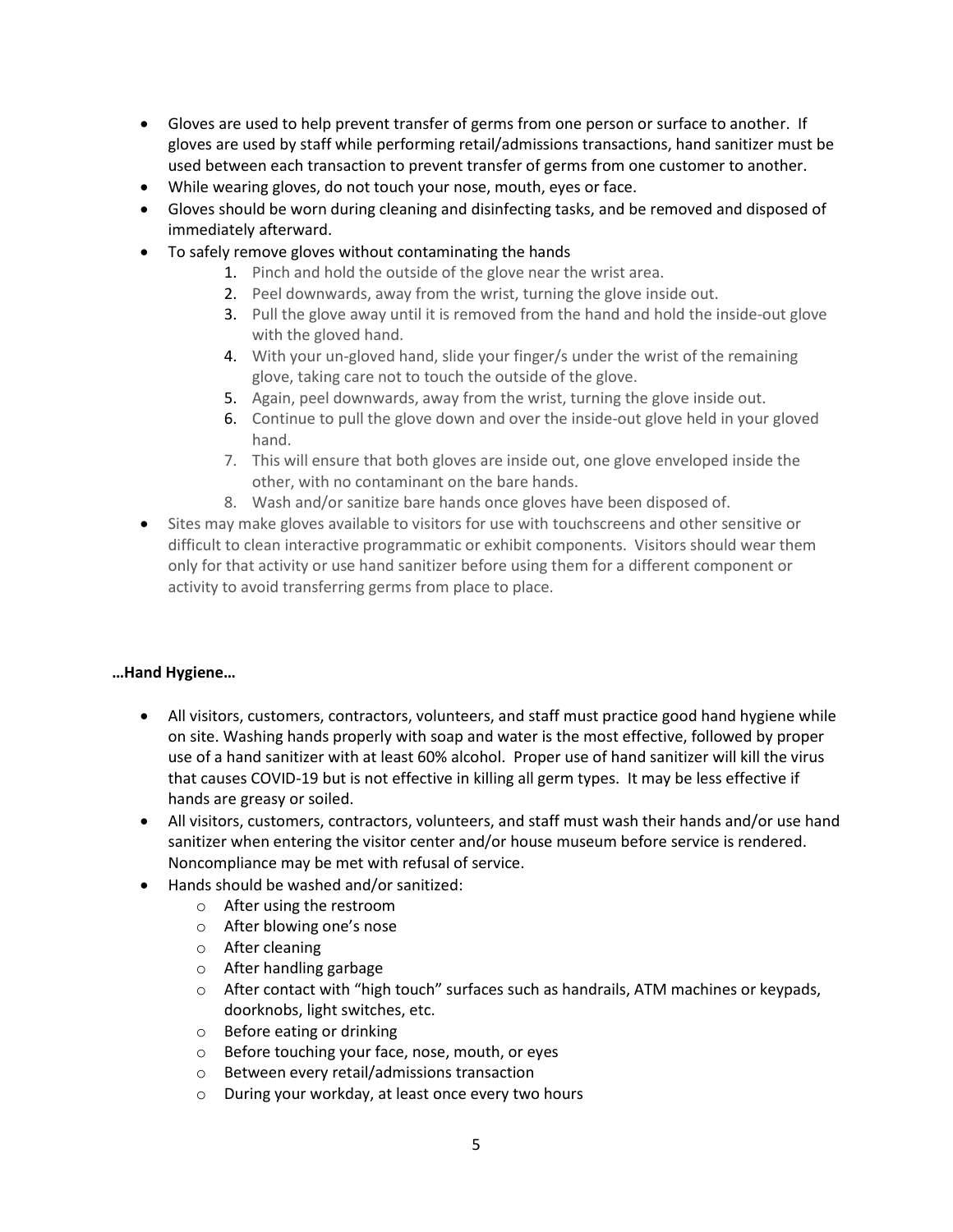- Where restrooms are not readily available for handwashing, portable handwashing stations must be provided. In lieu of and/or in addition to handwashing stations, hand sanitizer with at least 60% alcohol must be provided in all service locations on site.
- It is recommended that sites display CDC handwashing posters in all restrooms and at all handwashing stations.
- Proper handwashing consists of the following steps:
	- 1. Wet hands with clean, running water (warm or cold) and apply soap.
	- 2. Lather your hands by rubbing them together with the soap. Lather the backs of your hands, between your fingers, and under your nails.
	- 3. Scrub your hands for at least 20 seconds. Need a timer? Hum the "Happy Birthday" song from beginning to end twice.
	- 4. Rinse your hands well under clean, running water.
	- 5. Dry your hands using a clean towel or air dry them.
- Proper use of hand sanitizer either on bare or gloved hands consists of the following steps:
	- 1. Apply the sanitizer gel to the palm of one hand (read the label for correct amount).
	- 2. Rub palms together and rub gel over all the surfaces of your hands including between fingers, fingertips, back of the hands, and wrists.
	- 3. Keep rubbing the gel on hands and fingers until dry. This should take around 20 seconds – this contact time with the alcohol in the gel is necessary to kill the germs. Wiping sanitizer off with a towel or tissue will make it less effective in killing germs.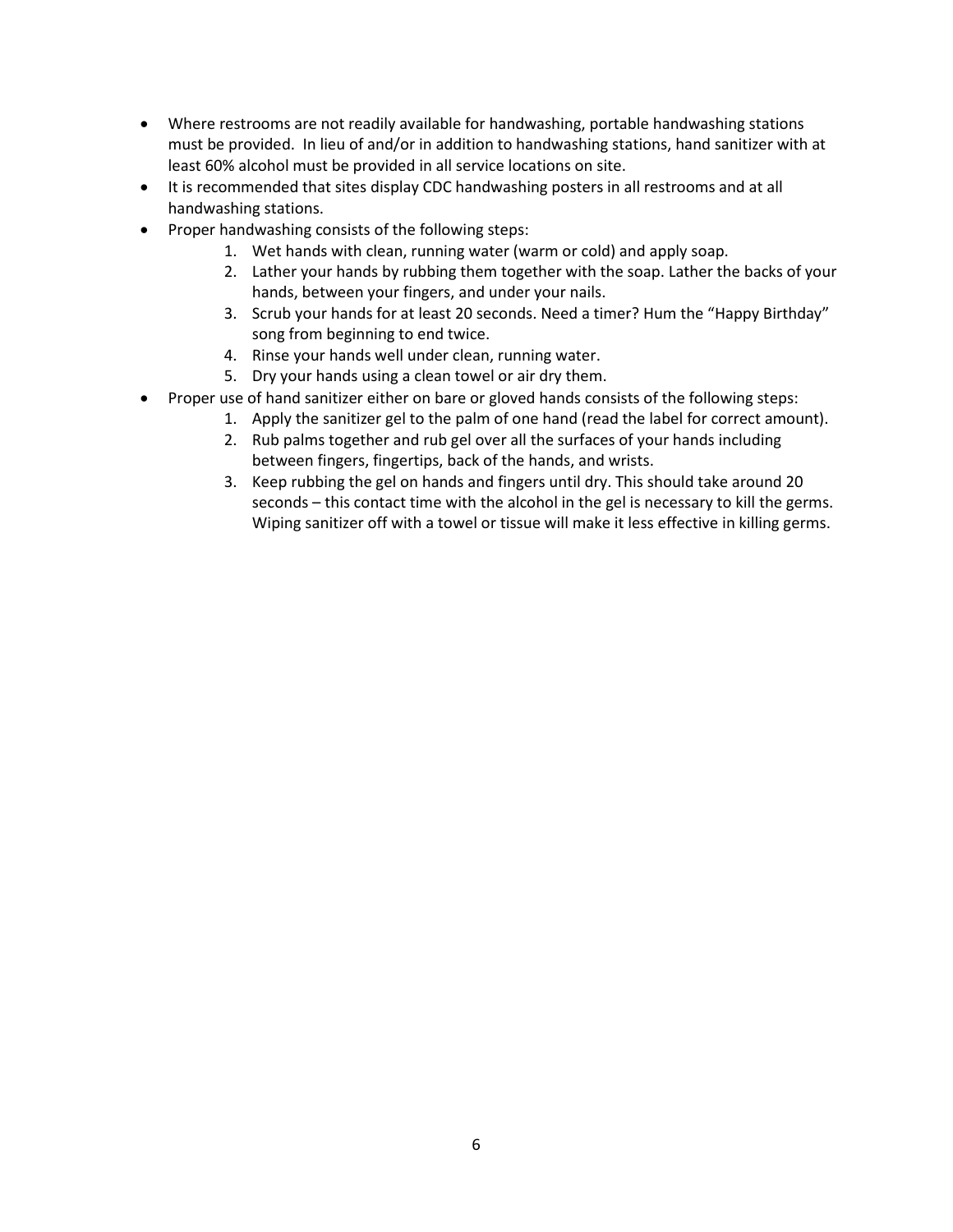## **CLEANING & DISINFECTING**

## **…Definitions…**

- **Cleaning** refers to the removal of germs from surfaces. Cleaning alone does not kill germs. But by removing the germs, it decreases their number and therefore any risk of spreading infection.
- **Disinfecting** is defined by use of chemicals, for example EPA-registered disinfectants, to kill germs on surfaces. This process does not necessarily clean dirty surfaces or remove germs. But killing germs remaining on a surface after cleaning further reduces any risk of spreading infection
- **PPE** is defined as Personal Protective equipment (glasses, goggles, gloves etc.)
- **Historic assets** are historic artifacts and documents, both in the permanent and education collections, as well as the materials, finishes, and fixtures of our historic structures.

## **…General…**

- The risk of exposure to staff while cleaning and disinfecting is inherently low, but this risk should be minimized further with use of PPE.
- Basic PPE for cleaning and disinfecting at historic sites includes launderable clothing, face covering, and disposable gloves.
- Additional PPE for cleaning and disinfecting includes prescription glasses, safety glasses, goggles, or face shield when transferring or applying cleaning and disinfecting products.
- Staff should wear disposable gloves while handling trash and wash hands immediately after.
- Cleaning cloths should be placed in a plastic container that can be easily disinfected after use. Cloths should be laundered as soon as possible following guidelines provided here.
- Disposable wipes or paper towels should be disposed of immediately in a tightly closed bag.

# **… Non-Historic Assets…**

- Public areas such as visitor centers, retail locations, and exhibit galleries should be cleaned and disinfected about once daily, but this may vary according to visitation levels. In retail locations, surfaces involved in payment transactions should be cleaned after each transaction.
- "High touch" surfaces being disinfected frequently throughout the day depending on visitation levels. "High touch" surfaces include door handles and push plates, railings, switches, touchscreens and countertops.
- Any items that visitors come in contact with should be disinfected.
- Staff offices, even private offices, should be disinfected several times a week, particularly keyboards, phones, door handles, light switches, desktops and drawer pulls, chair armrests and other "high touch" surfaces.
- Restrooms should be cleaned and disinfected several times throughout the day depending on visitation levels.
- If a staff person, volunteer, contractor, or visitor to the site becomes ill, the areas they have been in contact with should be closed down and the following steps taken: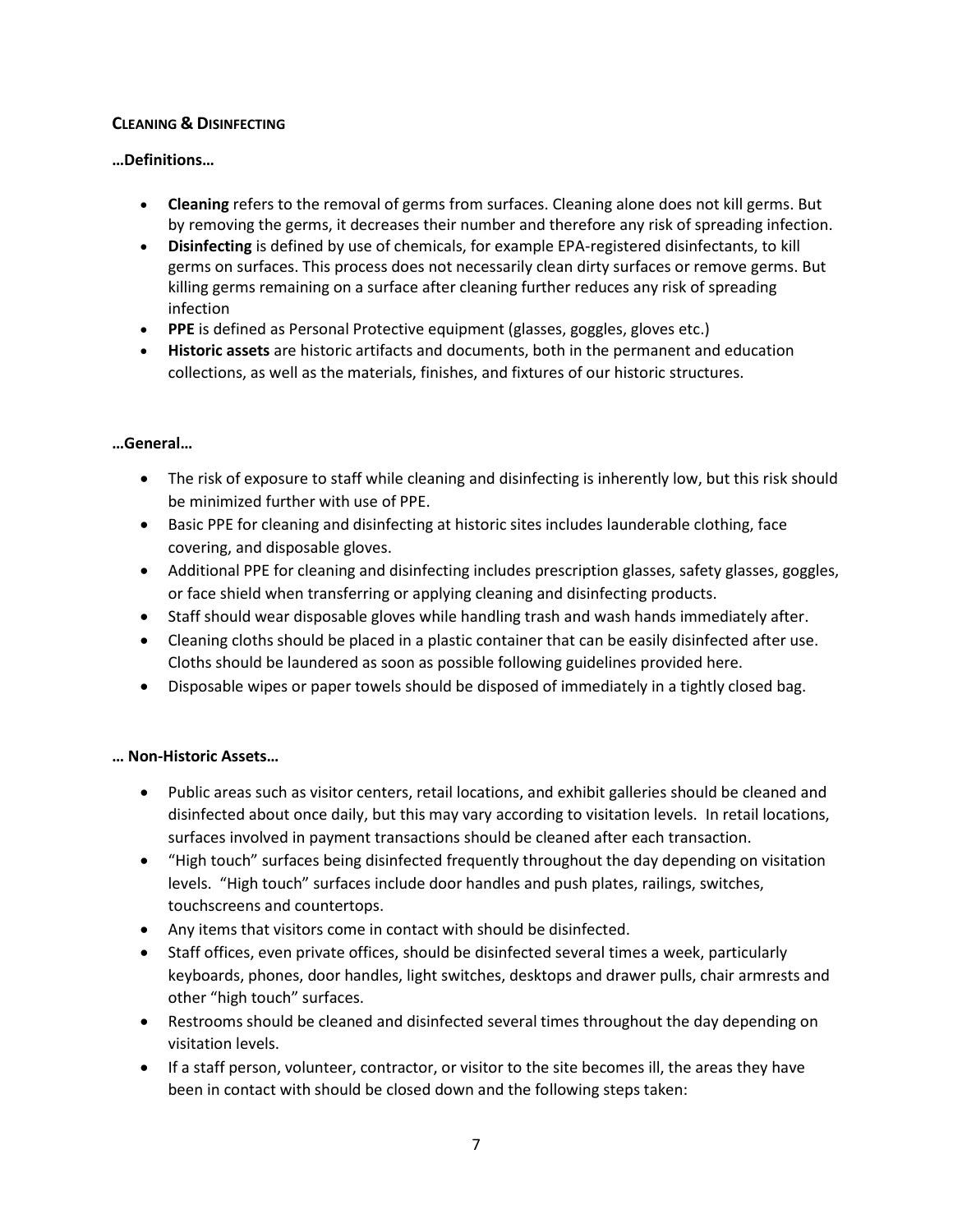- $\circ$  Open windows to the space and/or increase ventilation to air out the space for 24 hours before beginning cleaning of the area, if possible.
- o Disinfect the area as recommended in these guidelines.
- **Disinfecting non-porous surfaces:**
	- o Products:
		- Most common EPA-registered household disinfectants should be effective. Clorox and similar products that contain sodium hypochlorite are recommended.
		- Diluted household bleach solutions (at least 1000ppm sodium hypochlorite) can be used if appropriate for the surface. Ensure a wet contact time of at least 1 minute. To make a bleach solution, use 5 tablespoons of bleach (1/3 cup) in 1 gallon of water, or for a smaller batch, 4 teaspoons of bleach per quart of water.
		- Solutions of at least 70% alcohol can also be effective.
	- $\circ$  Follow the manufacturer's instructions for concentration, application, and contact time. Most will recommend surfaces stay wet with the product for a specified period of time for full effectiveness in killing germs.
	- o Ensure any disinfectant product used is not past its expiration date.
	- o Allow for adequate ventilation both during and after product application.
- **Disinfecting soft surfaces:**
	- $\circ$  Carpets, drapes, upholstery, etc. should be laundered in a washing machine if possible. Wall-to-wall carpets may be cleaned using detergent and steam extraction.
	- $\circ$  Soft surfaces may be sprayed with Lysol or other EPA-registered spray disinfectant made for that purpose. These products usually require a wet contact time for full effectiveness. Follow manufacturers' instructions, and ensure products are not expired.
	- o Ensure proper ventilation during and after application.
- **Disinfecting electronics:**
	- $\circ$  Consider putting a wipeable cover on electronics such as touch screens, keypads, tablets and remote controls. These are purpose-produced and commercially available, but plastic cling wrap can also be effective.
	- o Follow manufacturers' instructions for cleaning and disinfecting.
	- $\circ$  If no guidance is given for cleaning and disinfecting, use alcohol-based wipes or sprays containing at least 70% alcohol, and dry surface thoroughly.
- **Disinfecting Laundry:**
	- $\circ$  Soft surface items from sites to be laundered should be stored/transported in a tightly closed plastic bag when possible. Reusable cloth bags should be laundered and disinfected according to these guidelines for soft surfaces.
	- $\circ$  Gloves and face covering should be worn when handling laundry. When done, remove and dispose of gloves immediately and wash hands thoroughly.
	- o Do not shake dirty laundry.
	- o Launder items according to the manufacturer's recommendations using the warmest appropriate water setting, and dry completely.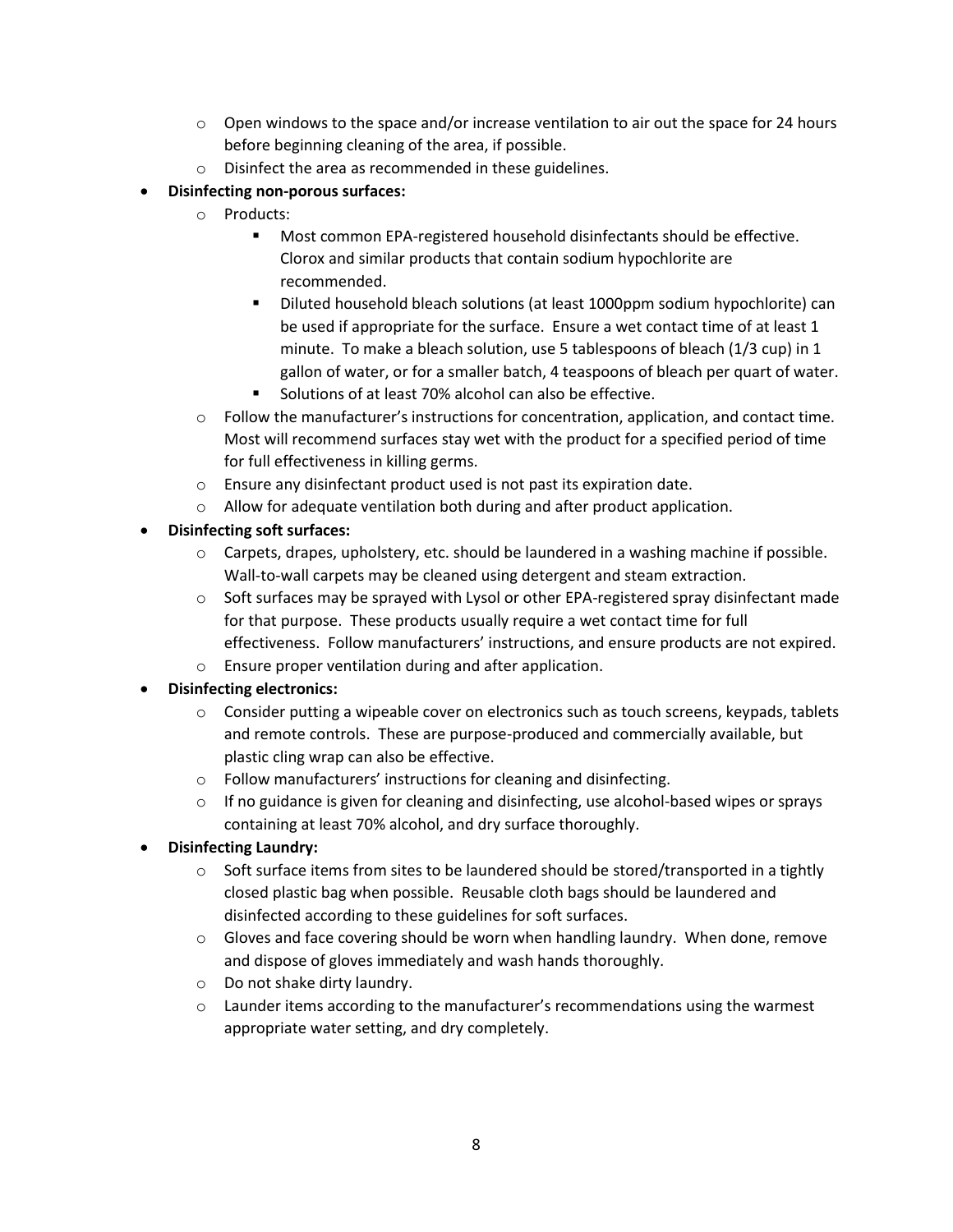### **… Historic Assets…**

- Only historic assets that have been handled by or in close contact with visitors should need disinfecting. We require visitors and staff to wear masks and wash or sanitize their hands before engaging with historic assets to minimize the opportunity to shed virus on these sensitive materials.
- Chemicals recommended in these guidelines for disinfecting and cleaning non-historic assets should not be used for disinfecting and cleaning most historic assets. These chemicals can cause irreparable damage to irreplaceable cultural resources.
- Do *not* use the following to disinfect historic assets, inside historic house museums, or in collections storage areas:
	- o Spray fumigants or disinfectants such as Lysol
	- o Ultraviolet light
	- o Ionizing/ozone-producing air filters
- The guidelines in this section for cleaning and disinfecting historic assets were developed by the HSD curatorial team and are drawn from a more detailed document they have developed for disinfecting historic assets. The recommendations included here are sufficient to address regular cleaning and disinfecting of historic assets.
- Historic assets that are small or fragile, mixed media, paper, or soft surfaces should not be disinfected by site staff.
- Should there be a circumstance requiring more intense cleaning, sites should proceed in consultation and cooperation with their Regional Curator.
- Routine Disinfection of "high touch" historic assets (handrails, doorknobs, door frames):
	- $\circ$  These directions assume these materials are gloss or satin finish painted surfaces, finished wood, glass, ceramic, or metal. *Do not use this method on other materials.* If you have any question, consult your Regional Curator.
	- $\circ$  "Routine" disinfection will depend on visitation. At minimum it is recommended to disinfect these surfaces twice weekly and at most once daily.
	- $\circ$  Should you notice any change to or degrading of the surface/finish, contact your Regional Curator for instructions.
		- 1. Use only mild, non-ionic soap such as Orvus paste or Ivory Liquid soap. If you can't obtain these products, please check with your Regional Curator for alternatives.
		- 2. Make a soap and water solution using just enough soap to make a thin ring of bubbles when swirled into the water.
		- 3. Saturate the cleaning cloth and wring it out until just slightly damp. The cloth should not be dripping wet.
		- 4. Apply to a small area first to ensure it will not damage the finish. This is especially true of finished wood.
		- 5. Wipe the surface in one direction and do not re-submerge the cloth in the soap and water solution to avoid recontamination. Change cloths frequently.
		- 6. Leave surfaces wet/damp for five minutes to allow soap to deactivate the virus.
		- 7. Wipe down with a fresh cloth dampened with clean water to remove any soap residue from the surface.
		- 8. Dry surface with a clean cloth.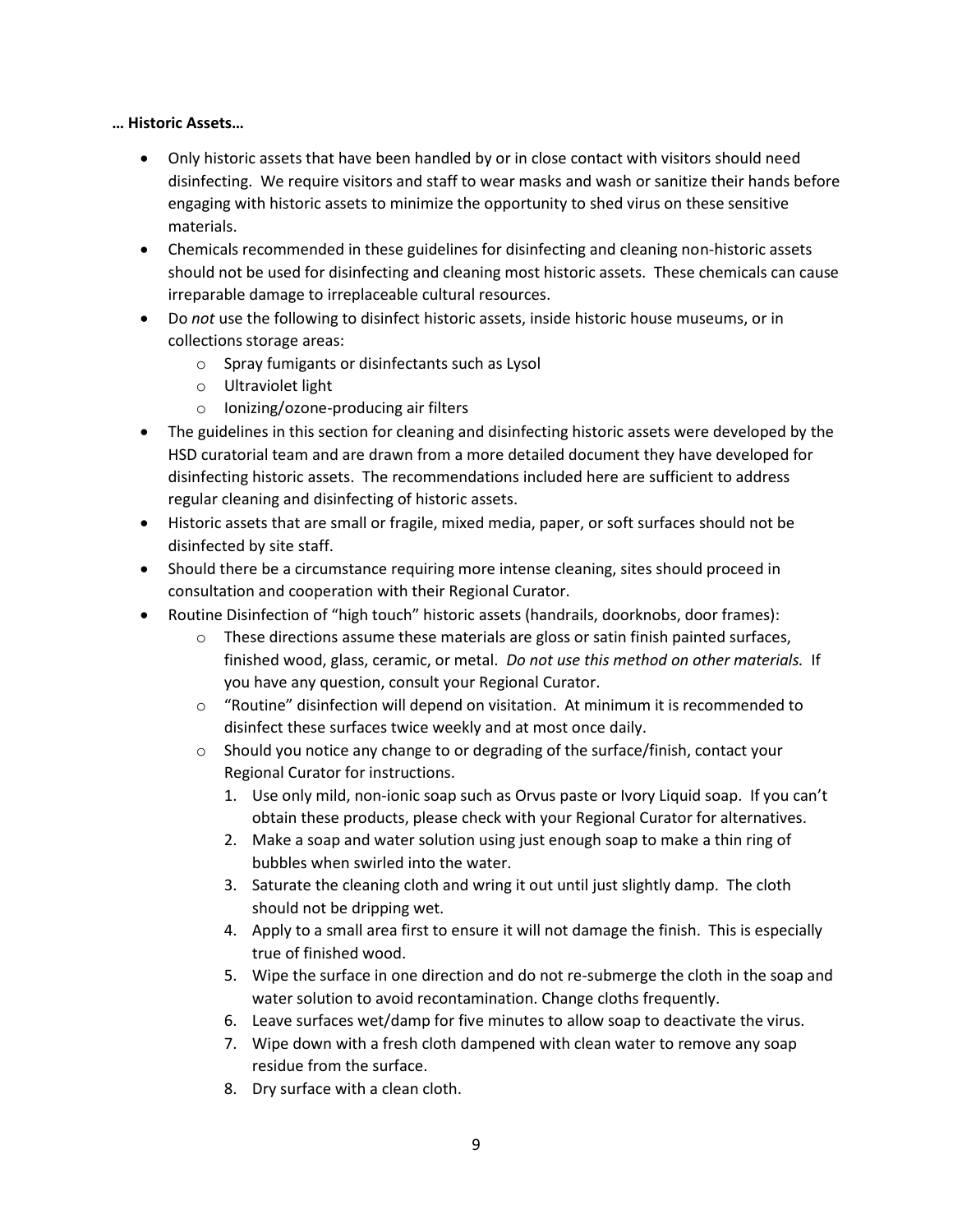- Ceramic, terrazzo, stone and other non-porous or inorganic materials:
	- o Items can be cleaned with 70% isopropyl alcohol if needed.
	- o Never use alcohol on other materials, especially finished wood.
	- o Clean the item with soap and water solution in these guidelines.
		- 1. Lightly dampen a cotton swab or pad with 70% isopropyl alcohol. Swab or pad should not be dripping wet or saturated.
		- 2. Spot-test a small area and wait to ensure there is no negative reaction.
		- 3. Wipe the artifact gently and allow to air dry. Ensure there is proper ventilation during and after application.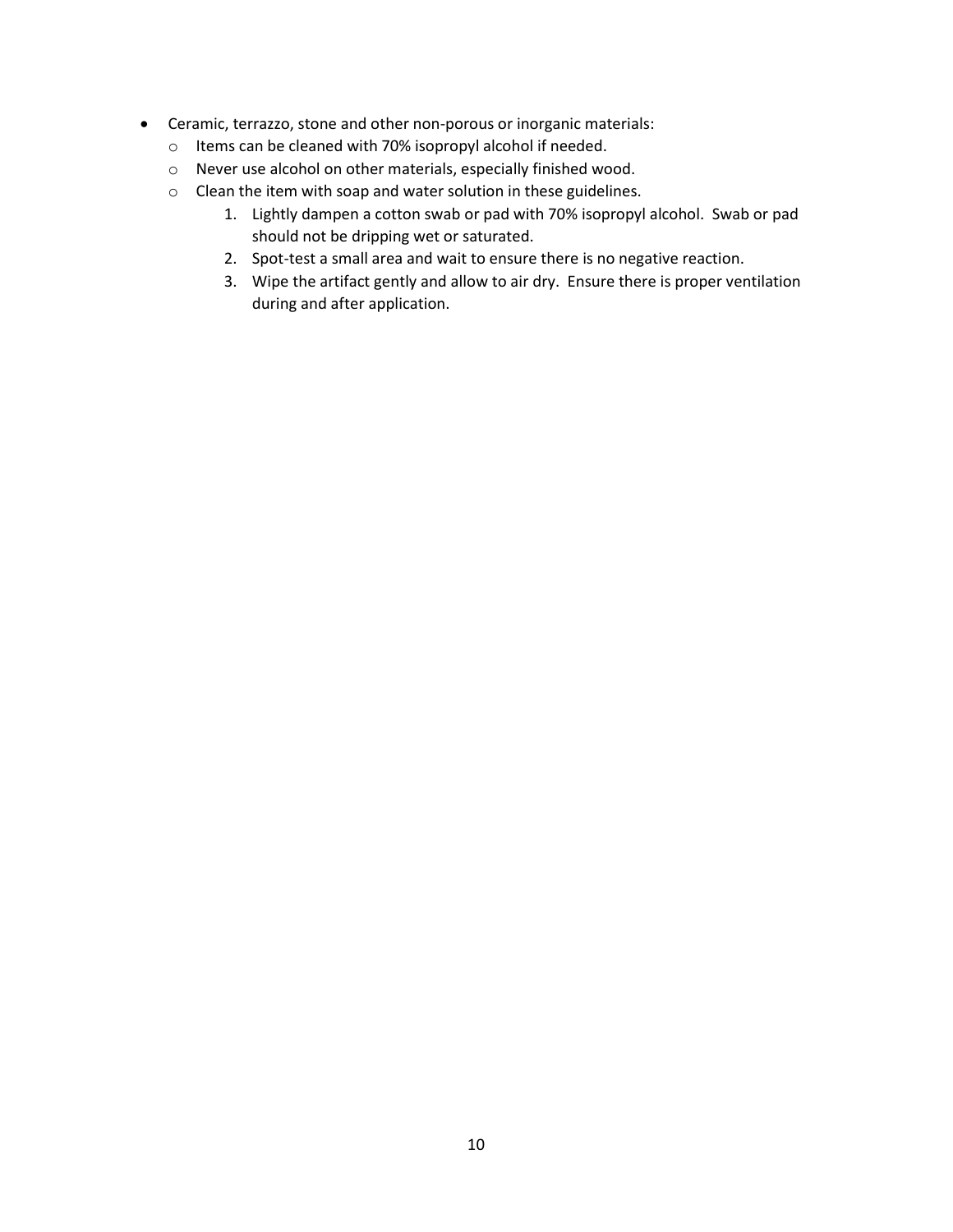## **SITE OPERATING GUIDELINES**

## **…General…**

- In the Governor's Phase I reopening that begins May 1 and extends until at least May 18, all visitors may be required to call ahead for reservations and pre-pay admissions by phone. Visitors without reservations may be refused service at indoor facilities and may be asked to leave the grounds. Sites may allow for unreserved visitation if they can adequately restrict capacity to 25% or less. All visitors or household groups must pass the COVID-19 screening survey.
- Visitors are strongly encouraged but not required to wear face coverings.
- Operations at a site may be temporarily closed in part or whole should any of the following occur:
	- o Staff, volunteer, contractor, or visitor have a suspected or lab-confirmed case of COVID-19.
	- o The site's inventory of cleaning supplies and/or PPE is insufficient to safely operate as per these guidelines.
- Groups that arrive together in the same vehicle and/or of the same household group may gather together at the site. It is encouraged these groups be 5 or fewer.
- Visitors who do not follow requirements for social distancing and hand hygiene as per these guidelines may be refused service.
- All operations must be metered and monitored by site staff to ensure social distancing can be adhered to by staff and visitors. This may require a variety of mechanical and programmatic solutions such as doorbells, gates, appointments, etc.
- Any area where visitors may have to queue or wait for service should have appropriate distances identified between people.
- Picnic tables, playground equipment, and similar outdoor amenities should be disinfected at least once daily, or more frequently depending on visitation levels and staff capacity. Single-use items such as bicycles and golf carts must be disinfected after each user.
- Drinking fountains should be deactivated and/or boxed off and not available for use.
- Any interactive or "hands-on" exhibit component that cannot be disinfected after each visitor/user or after each household group should be removed from use by visitors.

## **…Retail & Admissions…**

- Sites should take advantage of pay by phone options for both retail and admissions by having staff manually enter card numbers into the Elevon reader. Sales are entered POS with appropriate department/category and a receipt sent by email to the customer. Shipping charges should be added were needed using the appropriate department on the POS.
- Hand sanitizer should be accessible to both staff and visitors so they can sanitize their hands before and after each transaction.
- Where possible, card readers may be placed in front of the Plexiglas at cashier stations so visitors can swipe their own cards and enter their codes. Card readers and keypads must be disinfected between transactions as per the guidelines in this document.
- Sale of loose or non-prepackaged food items is not recommended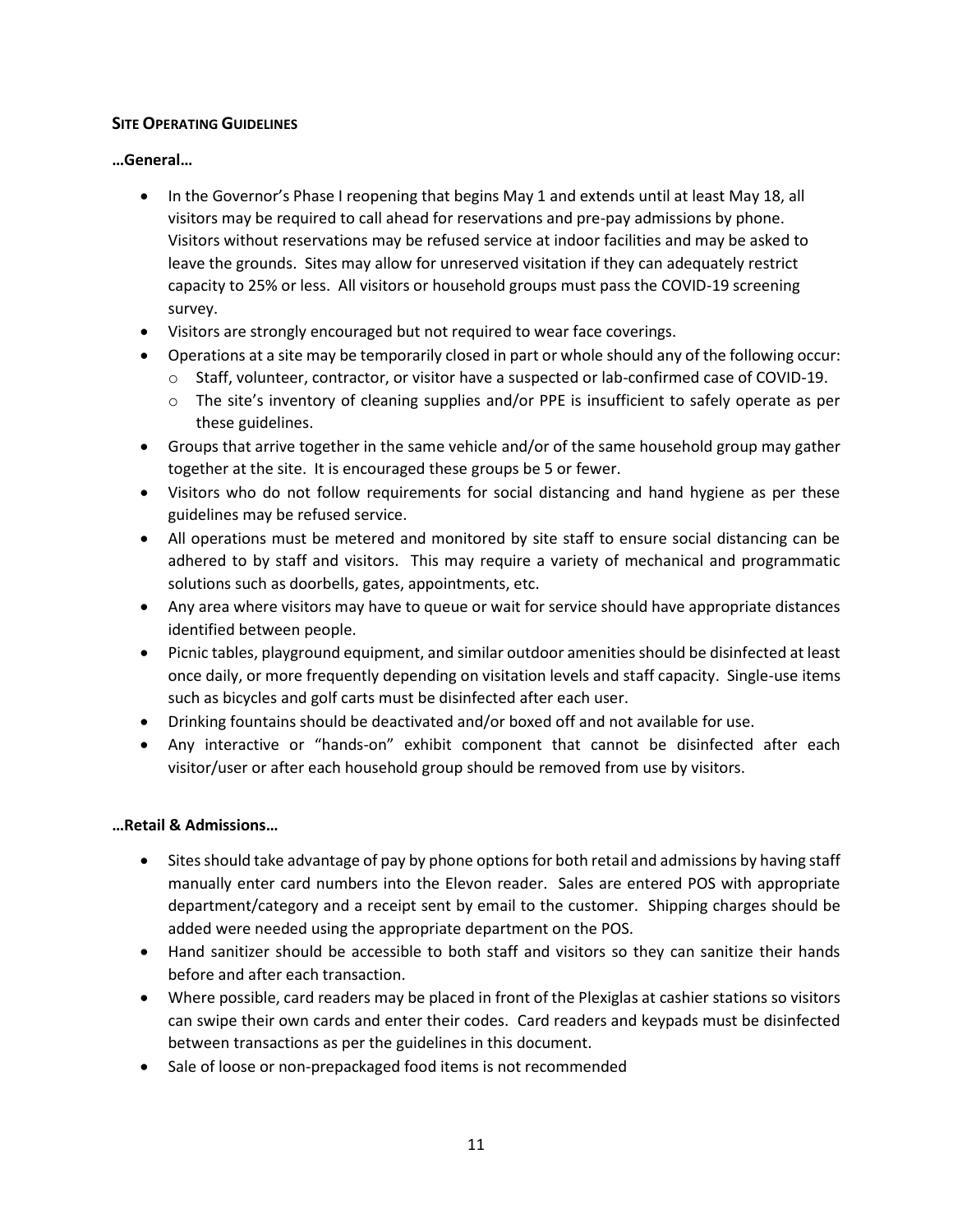### **…Programs & Events…**

• In Phase I, any onsite program must be limited to cohesive groups that arrive together and/or of the same household, this includes facilitated tours. It is encouraged these groups be no more than 5, but this will depend on the site's ability to keep staff at a safe distance.

## **…Rentals…**

- Any facility rental must be limited to groups of the same household.
- Overnight lodging will not be available in Phase I of the Governor's Reopening Plan, which extends from May 1 to at least May 18.